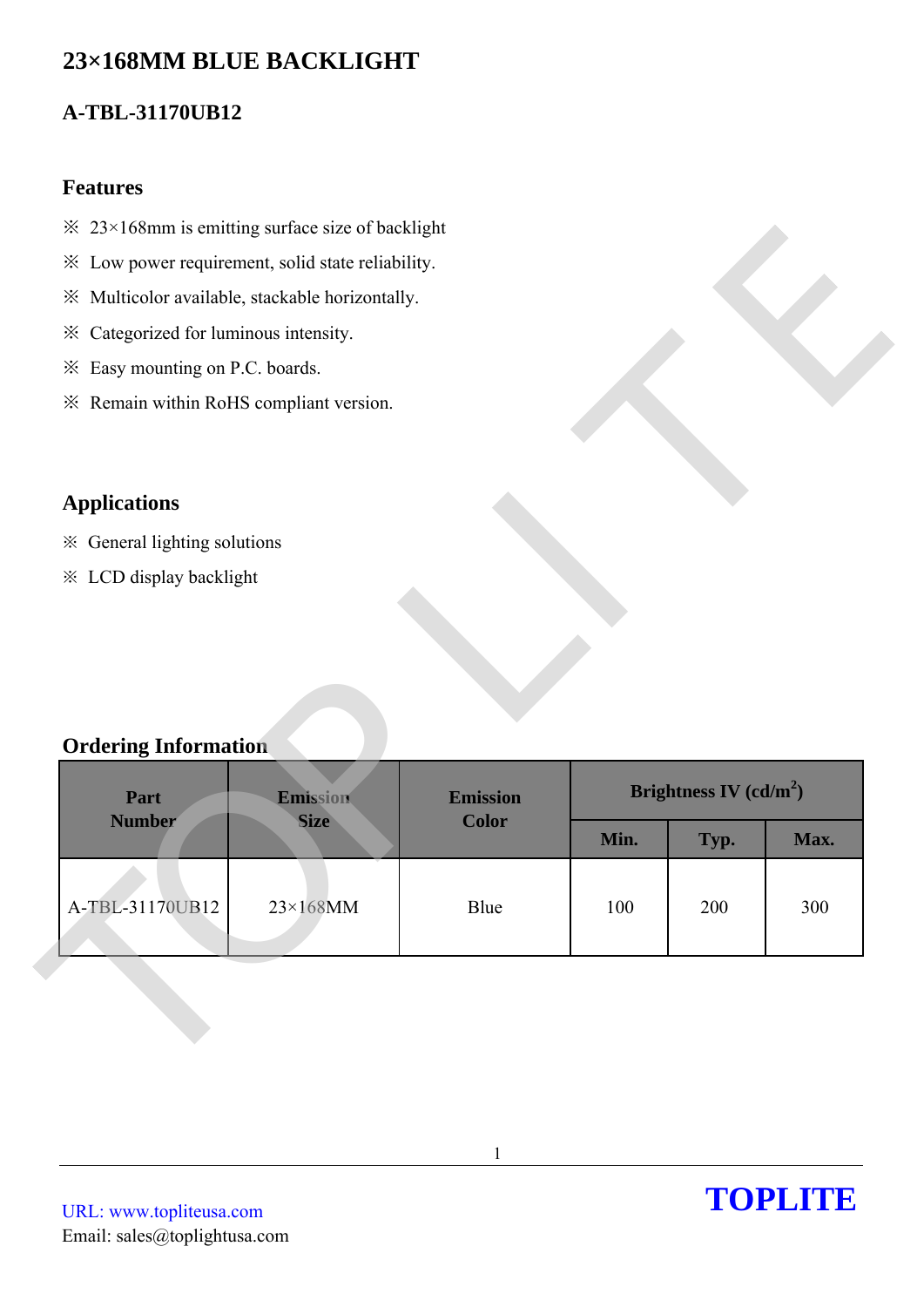### **A-TBL-31170UB12**

### **Maximum Ratings**

| <b>Parameter</b>                                        | <b>Symbol</b> | Value         | Unit          |
|---------------------------------------------------------|---------------|---------------|---------------|
| Operating temperature                                   | $T_{OP}$      | $-35 \sim 85$ | $\mathcal{O}$ |
| Storage temperature                                     | $T_{STG}$     | $-35 \sim 85$ | $\mathcal{C}$ |
| Peak forward current $(T_A=25 \degree C)$ <sup>*1</sup> | $1_{\rm PF}$  | 120           | m A           |
| Reverse voltage (TA=25 $^{\circ}$ C)                    | $\rm V_R$     |               |               |
| Power consumption (TA=25 $^{\circ}$ C)                  |               | 1000          | mW            |

## **Electrical / Optical Characteristics (1)**

| Reverse voltage (TA=25 °C)                                                                                                        |                          | $V_R$                              | 5     | $\mathbf V$ |
|-----------------------------------------------------------------------------------------------------------------------------------|--------------------------|------------------------------------|-------|-------------|
| Power consumption (TA=25 $^{\circ}$ C)                                                                                            | $\, {\bf P}$             | 1000                               | mW    |             |
| *1 at 1/10 Duty Cycle<br><b>Electrical / Optical Characteristics (1)</b><br>$(T_A = 25 \text{ °C} \& \text{ IF} = 20 \text{ mA})$ |                          |                                    |       |             |
| <b>Parameter</b>                                                                                                                  |                          | <b>Symbol</b>                      | Value | Unit        |
| Wavelength at peak emission                                                                                                       | (Typ.)                   | $\lambda_{\rm P}$                  | 460   | nm          |
| Spectral bandwidth at 50%                                                                                                         | (Typ.)                   | $\Delta \lambda$                   | 30    | nm          |
|                                                                                                                                   | (Min.)                   | $I_F$                              | 80    |             |
| <b>Forward Current</b>                                                                                                            | (Typ.)                   | $I_F$                              | 90    | mA          |
|                                                                                                                                   | (Max.)                   | $\mathbf{I}_{\rm F}$               | 100   |             |
|                                                                                                                                   | (Min.)                   | $V_{F}$                            |       |             |
| <b>Forward voltage</b>                                                                                                            | (Typ.)                   | $V_{F}$                            | 10    | V           |
|                                                                                                                                   | (Max.)                   | $\overline{\mathsf{V}}_\mathrm{F}$ |       |             |
| <b>Color temperature</b>                                                                                                          | (Min.)                   | <b>TC</b>                          |       | K           |
|                                                                                                                                   | (Max.)                   | <b>TC</b>                          |       | K           |
| <b>Luminous Uniformity</b>                                                                                                        | (Typ.)                   |                                    | 85%   |             |
| <b>Discreteness</b>                                                                                                               | (Typ.)                   |                                    | 15%   |             |
| <b>Luminous Intensity Bin Groups</b><br>$(T_A = 25 \text{ °C})$                                                                   |                          |                                    |       |             |
|                                                                                                                                   | Brightness IV $(cd/m^2)$ |                                    |       |             |
| Min.                                                                                                                              | Typ.                     |                                    | Max.  |             |
| 100                                                                                                                               | 200                      |                                    | 300   |             |

## **Luminous Intensity Bin Groups**

| Brightness IV $(cd/m^2)$ |      |      |  |  |
|--------------------------|------|------|--|--|
| Min.                     | Typ. | Max. |  |  |
| 100                      | 200  | 300  |  |  |

URL: www.topliteusa.com Email: sales@toplightusa.com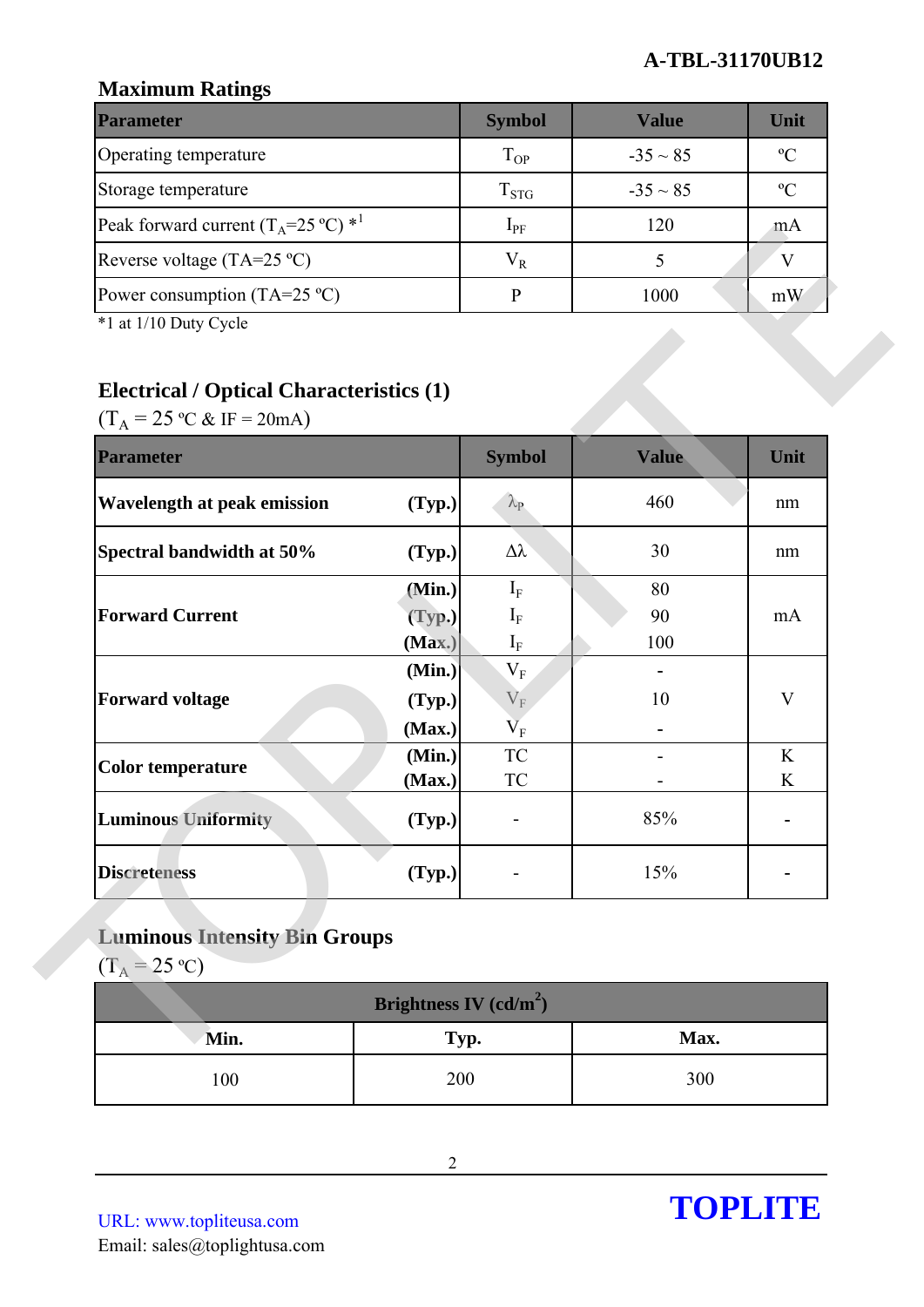### **Electrical/Optical Charateristic (2)**



URL: www.topliteusa.com Email: sales@toplightusa.com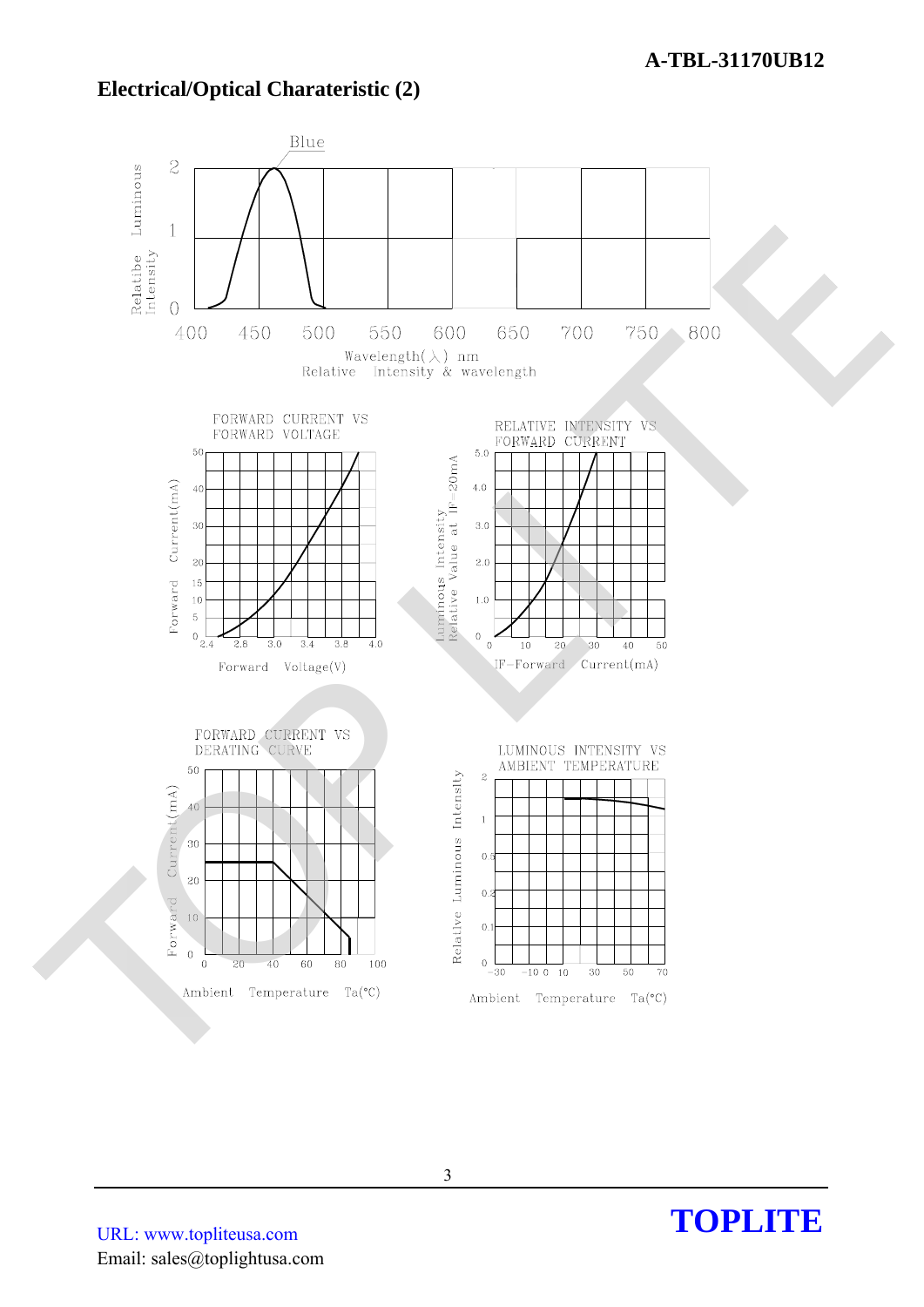

## **Package Outline Dimensions**

#### Notes:

- 1. All dimensions are in millimeters. Tolerance is +/-0.25 unless otherwise noted.
- 2. The specifications, characteristics and technical data described in the datasheet are subject to change without prior notice.